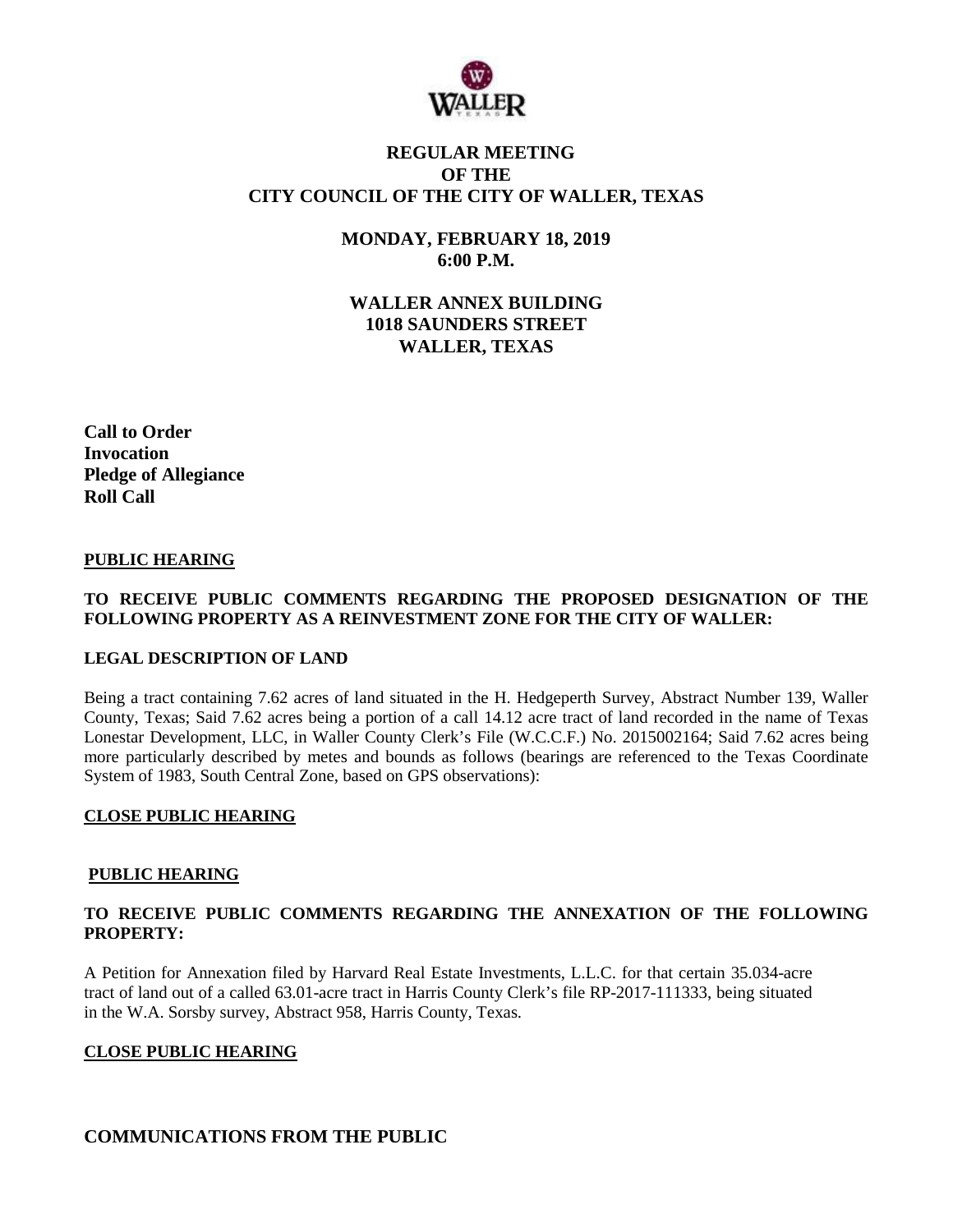Please fill out a "Citizen Registration Card" form in order to address the Council. Turn in the form prior to Communications from the Public to the City Secretary. Speakers are limited to three minutes. The purpose of this item is to allow the public an opportunity to address the Mayor and City Council on issues that are not on the agenda. The Council cannot take action but may refer this item to a department head or direct that this item be placed on a future regular Council agenda.

## **CONSENT AGENDA ITEMS**

This agenda consists of non-controversial or "housekeeping" items required by law. Items may be removed from the Consent Agenda by any Councilmember making such a request prior to a motion and vote on the Consent Agenda.

- 1. Approval of Minutes for January 14, 2019 Special Meeting.
- 2. Approval of Minutes January 22, 2019 Regular Meeting.

# **REGULAR AGENDA ITEMS**

- 3. Discussion and possible action to approve **Ordinance #540**, designating Reinvestment Zone No. 4-TA for Lone Star Construction.
- 4. Discussion and possible action to renew our current contract with Constellation for electric service and give authorization to Mayor to execute the contract.
- 5. Discussion and possible action regarding **Ordinance #541**, approving a petition for annexation filed by Harvard Real Estate Investments, L.L.C. for that certain 35.034-acre tract of land out of a called 63.01-acre tract in Harris County Clerk's file RP-2017-111333, being situated in the W.A. Sorsby survey, Abstract 958, Harris County, Texas.
- 6. Discussion and possible action to approve a management agreement between Mission Waller Inc. (dba Waller Ministerial Alliance) and the City of Waller for the 2019 Waller Freedom Fest.
- 7. Discussion and possible action to approve a Waller EDC expenditure of \$30,000 to contract with The Retail Coach to develop and execute a retail recruitment plan.
- 8. Discussion and possible action to approve payment of \$16, 671 from Waller EDC to the City for one-half the cost of the Centerpoint contract to extend 3-phase electricity from Main Street to the new City Hall site.
- 9. Discussion and possible action on approving a contract with the Goodman Corporation to prepare an application for a grant under the TxDot Safe Route to Schools program.

## **MAYOR-COUNCIL REPORTS**

### **STAFF REPORTS**

- a. Cynthia Ward, City Secretary
- b. Gene Schmidt, Public Works Director
- c. Michael Williams, Chief of Police
- d. John Isom, WEDC Director

## **ADJOURNMENT**